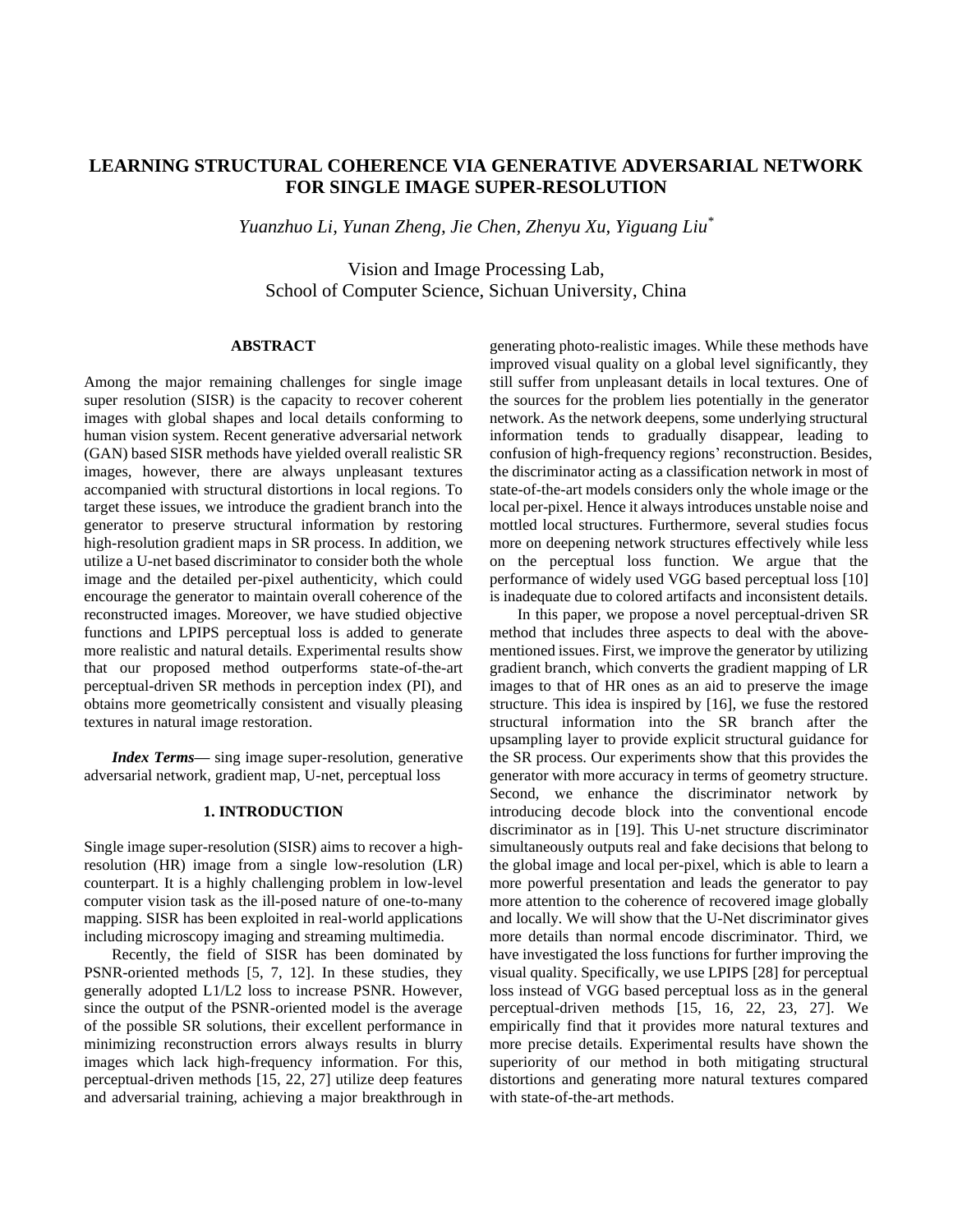<span id="page-1-0"></span>

**Fig. 1:** Overall architecture of our Generative Adversarial Network. We adopt RRDB as the high-level architecture of our generator (23 RRDB in SR branch and 4 RRDB in gradient branch). Our U-net based discriminator consists of an encoder part and a decoder part.

#### **2. PROPOSED METHOD**

## **2.1. Overview**

As shown in [Fig. 1,](#page-1-0) our structure guidance generator is composed of two branches, the SR branch and the gradient branch. Besides, our U-net based discriminator has an encoder part and a decoder part. Formally, given input images  $I^{LR}$  and a loss function  $\mathcal{L}$ , our ultimate goal is to generate  $I^{SR}$ that are as similar to the corresponding ground-truth images  $I^{HR}$  as possible. If generator G parametrized by  $\theta_G$ , we solve:

$$
\hat{\theta}_G = \operatorname{argmin} \mathbb{E}_{I^{SR}} \mathcal{L}(G(I^{LR}; \theta_G), I^{HR}). \tag{1}
$$

#### **2.2. Structure Guidance Generator**

We design a structure guidance generator to preserve structures for further improving the image quality, as shown in [Fig. 1.](#page-1-0) For SR branch, the high-level architecture is based on one of the state-of-the-art SR framework RRDB-Net [\[22\].](#page-4-4) Benefiting from the dense connections, the SR branch has enough capacity to carry a wealth of structural information. For gradient branch, due to the information of high-frequency is well revealed in the gradient intensity, we use the gradient map of the  $I^{LR}$  as input, fitting the spatial distribution of the  $I^{HR}$  gradient map through end-to-end learning. The operation to extract gradients is achieved by a fixed convolutional layer  $M(\cdot)$  as in [\[16\].](#page-4-7) Since the features of the well-designed SR branch contain abundant image prior information, we incorporate 4  $(5<sup>th</sup>, 10<sup>th</sup>, 15<sup>th</sup>, 20<sup>th</sup>)$  intermediate RRDB features of SR branch to the gradient blocks for further enhancing the efficiency of the gradient reconstruction. Then, we utilize an additional fusion block which contains an RRDB and two convolution layers to fuse the features from the two branches. In general, the performance of the gradient branch is improved by the rich image prior information from the SR branch, and the explicit structural information provided by the gradient branch are concatenated into the SR process to alternately guide the image reconstruction.

#### **2.3. U-Net Based Discriminator**

Encoder structure discriminator is generally adopted in GAN based SR methods [\[15,](#page-4-3) [16,](#page-4-7) [22,](#page-4-4) [23,](#page-4-10) [27\],](#page-4-5) progressively downsampling the input and capturing the global image context. Inspired by former studies [\[19,](#page-4-8) [28\],](#page-4-9) we continuously add a decoder structure to the top of the conventional encoder structure and connect the feature maps between the two modules through skip-connections, see [Fig. 1.](#page-1-0) Our U-net structure discriminator performs real or fake decisions of an input image not just on global but local per-pixel basis, providing comprehensive feedback to the generator for recovering more realistic details. We refer to the U-net discriminator as  $D_U$ , and discriminator loss  $\mathcal{L}_{D_U}$  is computed from both the encoder  $D_{Uenc}$  and the decoder  $D_{Udec}$ :

$$
\mathcal{L}_{D_{Uenc}} = -\mathbb{E}_{I^{HR}}[\min(0, -1 + D_{Uenc}(I^{HR}))]
$$

$$
-\mathbb{E}_{I^{SR}}[\min(0, -1 - D_{Uenc}(I^{SR}))], \qquad (2)
$$

$$
\mathcal{L}_{D_{Udec}} = -\mathbb{E}_{I^{HR}}[\min(0, -1 + D_{Udec}(I^{HR}))]
$$

$$
-\mathbb{E}_{I^{SR}}[\min(0, -1 - D_{Udec}(I^{SR}))].
$$
 (3)

Correspondingly, the generator adversarial loss is as follows:

$$
\mathcal{L}_{G_{Adv}} = -\mathbb{E}_{I^{SR}}[D_{Uenc}(I^{SR}) + D_{Udec}(I^{SR})]. \tag{4}
$$

Localization ability matters in U-Net discriminator. Hence, we adopt a consistency regularization technique proposed in [\[19\]](#page-4-8) to enable it. This technique synthesizes new training data via CutMix augmentation [\[25\]](#page-4-11) and minimizes the loss  $\mathcal{L}_{D_{Ucons}}$ , which is shown to be effective for SR problems. In summary, the full discriminator loss is:

$$
\mathcal{L}_{D_U} = \mathcal{L}_{D_{Uenc}} + \mathcal{L}_{D_{Udec}} + \mathcal{L}_{D_{Ucons}}.
$$
 (5)

Therefore, our generator benefits from both the global and the local per-pixel gradients of the images during adversarial training, while in general GAN based SR methods, only one of them takes effect.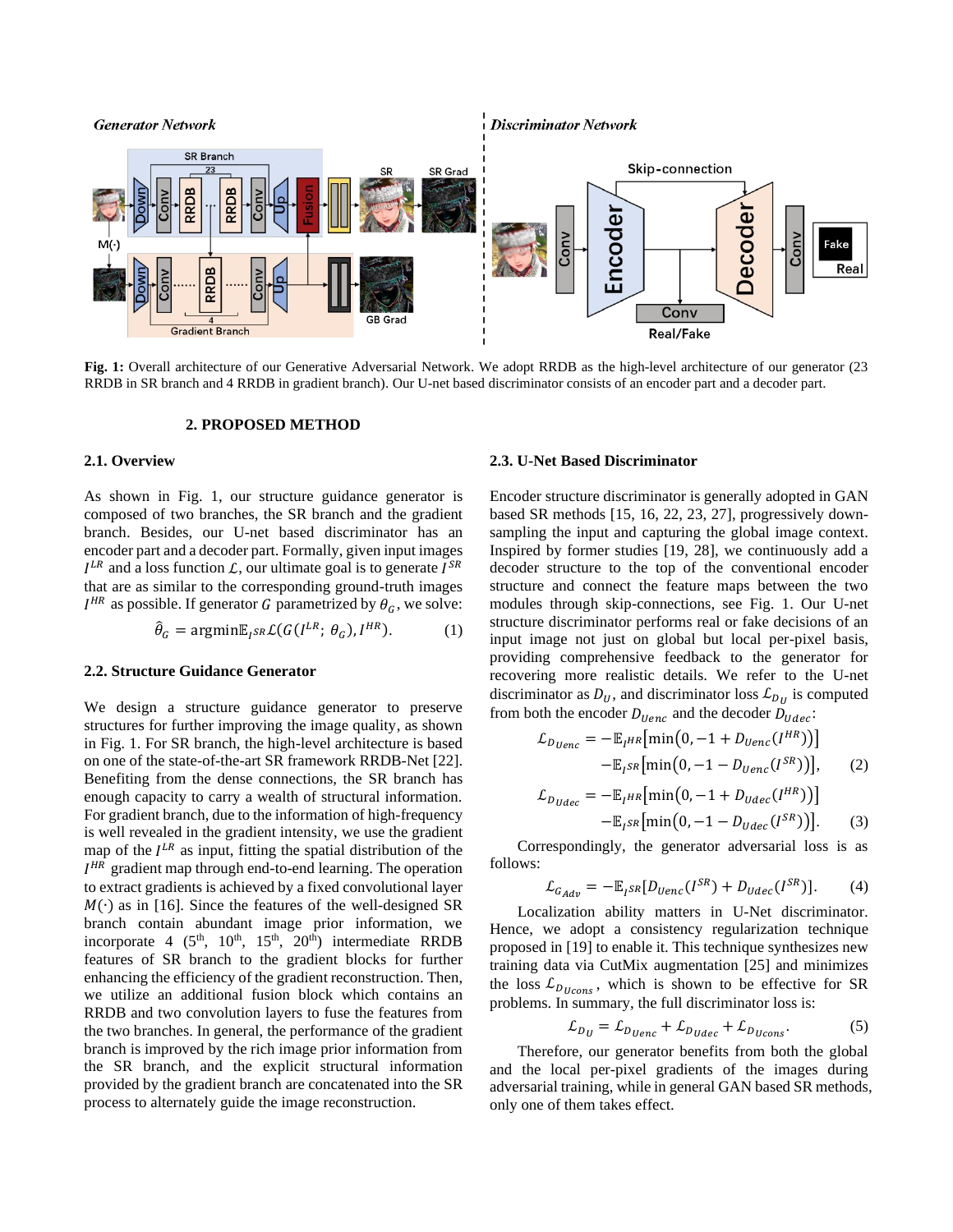#### **2.4. Objective functions**

The general perceptual-driven SR methods choose VGG based perceptual loss to recover photo-realistic textures [\[15,](#page-4-3) [16,](#page-4-7) [22,](#page-4-4) [23,](#page-4-10) [27\].](#page-4-5) However, VGG network [\[20\]](#page-4-12) may not be the most appropriate choice for perceptual loss because it is trained on ImageNet [\[4\]](#page-4-13) classification. Recently, a study found that the AlexNet [\[13\]](#page-4-14) network is more consistent with the architecture of the human visual cortex [\[14\],](#page-4-15) while LPIPS [\[28\]](#page-4-9) reflects human perception preferences more appropriately. Following the work by [\[9\]](#page-4-16) , we use LPIPS trained on the AlexNet network as perceptual loss:

$$
\mathcal{L}_{Per}^{SR} = \sum_{k} \tau(k) \left( \varphi(k) (I^{SR}) - \varphi(k) (I^{HR}) \right), \qquad (6)
$$

here, given an AlexNet network feature extractor  $\varphi$ , it extracts feature stack from  $k$  layers, and  $\tau$  transforms deep embedding to a scalar LPIPS score. In addition, we use feature matching loss to alleviate the unpleasant artifacts.  $D_{Ul}$ denotes the *l*-th block of the discriminator  $D_{ij}$ :

$$
\mathcal{L}_{fm}^{SR} = \mathbb{E}_{I^{SR}} ||D_{UI}(I^{SR}) - D_{UI}(I^{HR})||_1.
$$
 (7)

Gradient loss has been proposed in [\[16\]](#page-4-7) to avoid oversmoothing in image restoration. In practice, we use two gradient losses based on the pixelwise for penalizing the two branches of the generator separately. One is  $\mathcal{L}_{GM}^{SRpix}$  that is minimized between the ground-truth gradient map  $M(I^{HR})$ and the SR gradient map  $M(I^{SR})$ :

$$
\mathcal{L}_{GM}^{SRpix} = \mathbb{E}_{I^{SR}} ||M(I^{SR}) - M(I^{HR})||_1.
$$
 (8)

$$
\mathcal{L}_{GB}^{SRpix} = \mathbb{E}_{I^{SR}} ||I_{GB}^{SR} - M(I^{HR})||_1, \tag{9}
$$

where  $\mathcal{L}_{GB}^{SRpix}$  is the other to optimize the gradient branch, and we design a VGG-Style gradient discriminator  $D_{GM}$ additionally to predict relative realness of the gradient map. Thus, we employ RaGAN [\[11\]](#page-4-17) to achieve this goal:

$$
\mathcal{L}_{GM}^{SR_{DGM}} = -\mathbb{E}_{I^{SR}} \left[ log \left( 1 - D_{GM} \big( M(I^{SR}) \big) \right) \right],
$$
  
-
$$
\mathbb{E}_{I^{HR}} \left[ log \left( D_{GM} \big( M(I^{HR}) \big) \right) \right].
$$
 (10)

$$
\mathcal{L}_{GM}^{SR_{Adv}} = -\mathbb{E}_{I^{SR}} \left[ \log D_{GM} \left( M \big( G(I^{LR}) \big) \right) \right]. \tag{11}
$$

We also add  $\mathcal{L}_{Pix}^{SR}$  loss based on the pixel space for accelerating convergence and preventing color permutation:

$$
\mathcal{L}_{Pix}^{SR} = \mathbb{E}_{I^{SR}} || I^{SR} - I^{HR} ||_1.
$$
 (12)

To sum up, we have two discriminators  $D_U$  and  $D_{GM}$ , and optimized by  $\mathcal{L}_{D_U}$  and  $\mathcal{L}_{GM}^{SRDGM}$  respectively. The total objective functions for our generator and scaling parameters  $\lambda$ s are as follows:

$$
\mathcal{L}_G = \lambda_{Adv} \mathcal{L}_{G_{Adv}} + \lambda_{Per} \mathcal{L}_{Per}^{SR} + \mathcal{L}_{fm}^{SR} + \lambda_{Pix}^{SR} \mathcal{L}_{Pix}^{SR}
$$

$$
+ \lambda_{Adv} \mathcal{L}_{GM}^{SR_{Adv}} + \lambda_{GM}^{SR} \mathcal{L}_{GM}^{SR_{pix}} + \lambda_{GB}^{SR} \mathcal{L}_{GB}^{SR_{pix}}.
$$
(13)

#### **3. EXPERIMENTS**

#### **3.1 Implementation details**

We utilize the DIV2K [\[1\]](#page-4-18) which consists of 800 images as training dataset. Following former studies [\[15\],](#page-4-3) we downsample the HR images by MATLAB bicubic kernel to obtain LR images. In addition, we apply MoA [\[24\]](#page-4-19) to the training datasets for augmentation. To achieve this, we first up-sample the LR image using nearest kernel to match the HR image size, and then down-sample the image via desubpixel layer [\[21\]](#page-4-20) at the head of the generator for efficient inference. For testing, we choose five famous benchmark datasets: Set5 [\[2\],](#page-4-21) Set14 [\[26\],](#page-4-22) BSD100 [\[18\],](#page-4-23) Urban100 [\[8\],](#page-4-24) and General100 [\[6\].](#page-4-25)

We implement all the experiments in Pytorch 1.7.0 on NVIDIA GTX 1080Ti GPU (11G). For each input mini-batch, we randomly crop 16 128×128 patches from HR images and the corresponding LR image size is 32×32. We employ  $\mathcal{L}_{Pix}^{SR}$ to pre-train the generator at first and the learning rate is 2×  $10^{-4}$ . The update is performed every  $5 \times 10^5$  mini-batch cycles with the minimum  $1 \times 10^{-7}$ . We alternately train the generator and discriminator networks about 400k iterations with the total loss functions. The learning rate is set to  $1 \times 10^{-4}$  and reduced by half at 50k, 100k, 200k, 300k iterations. ADAM optimizer [\[17\]](#page-4-26) with  $\beta$ 1 = 0.9,  $\beta$ 2 = 0.999 and ε = 1×10<sup>-8</sup> is used for optimization. As for the trade-off parameters of losses, we set  $\lambda_{Adv}$ ,  $\lambda_{Per}$ ,  $\lambda_{Pix}^{SR}$ ,  $\lambda_{GM}^{SR}$ , and  $\lambda_{GB}^{SR}$  to 0.005,0.001, 0.01, 0.01, and 0.5.

#### **3.2 Evaluation and Comparisons**

For comprehensively evaluating the perceptual-driven methods, except for PSNR and SSIM, we also choose Perceptual Index (PI) [\[3\]](#page-4-27) which is more considerable for reflecting human visual preferences. In [Table 1,](#page-3-0) we present quantitative comparisons' results of our methods with stateof-the-art perceptual-driven ones such as SRGAN [\[15\],](#page-4-3) ESRGAN [\[22\],](#page-4-4) SFTGAN [\[23\],](#page-4-10) and USRGAN [\[27\].](#page-4-5) We can see that our method achieves the best PI performance in all the testing datasets. However, since our perceptual loss function is not performed on the pixel space but is trained on human judgements, we obtain sharper and more realistic images at the cost of reducing PSNR and SSIM.

In [Fig. 2,](#page-3-1) we visualize some qualitative comparisons of five perceptual-driven SR methods. It is obvious that our method shows more realistic textures without severe structural distortions compared to other methods, as in animal skin and building structures. From the results in USRGAN, it recovers relatively blurry images with the highest PSNR and SSIM, however, our method substantially exceeds USRGAN in PI, indicating that higher PSNR and better visual quality are typically contradictory with each other. The quantitative and qualitative comparisons demonstrate the superiority of our method to recover visually pleasing and photo-realistic SR images compared with state-of-the-art methods.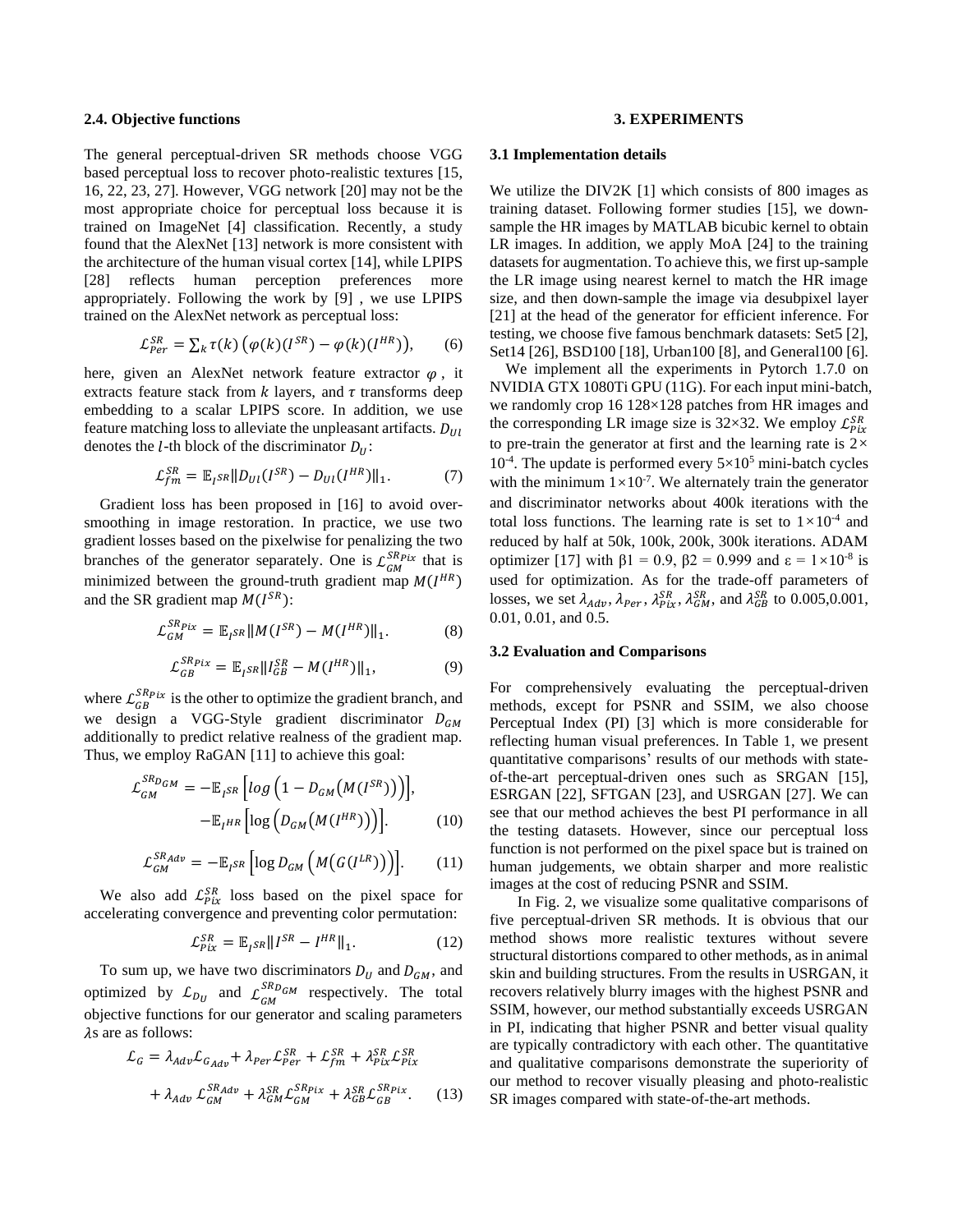| <b>Dataset</b>       | <b>Metrics</b>   | <b>Bicubic</b> | <b>SRGAN</b>  | <b>SFTGAN</b> | <b>ESRGAN</b>                  | <b>USRGAN</b> | <b>Ours</b>   |
|----------------------|------------------|----------------|---------------|---------------|--------------------------------|---------------|---------------|
| Set <sub>5</sub>     | PI               | 7.3699         | 3.5363        | 3.7587        | 3.7525                         | 4.1363        | 3.4526        |
|                      | <b>PSNR/SSIM</b> | 28.420/0.8245  | 29.940/0.8688 | 29.932/0.8665 | 30.454/0.8677                  | 30.840/0.8781 | 29.831/0.8539 |
| Set14                | PI               | 7.0268         | 2.9482        | 2.9063        | 2.9261                         | 2.9982        | 2.8735        |
|                      | <b>PSNR/SSIM</b> | 26.100/0.7850  | 26.561/0.7886 | 26.223/0.7854 | 26.276/0.7829                  | 27.090/0.8088 | 26.136/0.7807 |
| <b>BSD100</b>        | PI               | 7.0026         | 2.5459        | 2.3774        | 2.4792                         | 2.4754        | 2.3627        |
|                      | <b>PSNR/SSIM</b> | 25.961/0.6675  | 25.498/0.6520 | 25.505/0.6549 | 25.317/0.6506                  | 26.020/0.6772 | 25.265/0.6590 |
| Urban100             | PI               | 6.9435         | 3.6952        | 3.6136        | 3.7704                         | 3.6208        | 3.5599        |
|                      | <b>PSNR/SSIM</b> | 23.145/0.9011  | 24.387/0.9376 | 24.013/0.9364 | 24.360/0.9452                  | 24.840/0.9497 | 24.144/0.9437 |
| General100           | PI               | 7.9365         | 4.2881        | 4.2878        | 4.3232                         | 4.3476        | 3.9919        |
|                      | <b>PSNR/SSIM</b> | 28.018/0.8282  | 29.358/0.8531 | 29.026/0.8508 | 29.412/0.8546                  | 29.870/0.8634 | 29.381/0.8458 |
| Zebra from Set14     | HR               | <b>BICUBIC</b> | EnhanceNet    | SRGAN         | SFTGAN<br><b>ESRGAN</b>        | <b>USRGAN</b> | Ours          |
| img030 from Urban100 | HR               | <b>BICUBIC</b> | EnhanceNet    | <b>SRGAN</b>  | <b>SFTGAN</b><br><b>ESRGAN</b> | USRGAN        | Ours          |

**Table 1**: Results of quantitative comparison with other methods on five widely used benchmark datasets. Ours method achieves the best PI.

<span id="page-3-1"></span>**Fig. 2**: Results of visual comparison on Set14 and Urban100. Our method presents more natural details. Please zoom-in for better view.

**Table 2**: Model configurations and quantitative comparisons. The best performance is achieved by using our full proposed methods.

<span id="page-3-3"></span><span id="page-3-2"></span>

|                                       | Set14    |             |                                  | Urban100                      |             |              |  |
|---------------------------------------|----------|-------------|----------------------------------|-------------------------------|-------------|--------------|--|
| <b>Method</b>                         | PI       | <b>PSNR</b> | <b>SSIM</b>                      | PI                            | <b>PSNR</b> | <b>SSIM</b>  |  |
| Ours w/o GB                           | 3.0239   | 26.106      | 0.7731                           | 3.6058                        | 24.004      | 0.9381       |  |
| Ours w/o U-Net                        | 2.8771   | 25.828      | 0.7719                           | 3.6323                        | 24.053      | 0.9404       |  |
| Ours w/o LPIPS                        | 2.9753   | 26.044      | 0.7774                           | 3.6584                        | 24.058      | 0.9421       |  |
| Ours                                  | 2.8735   | 26.136      | 0.7807                           | 3.5599                        | 24.144      | 0.9437       |  |
| 0091 from Urban100<br>0011 from Set14 | HR<br>HR |             | <b>BICUBIC</b><br><b>BICUBIC</b> | Ours w/o GB<br>Ours w/o U-Net |             | Ours<br>Ours |  |
| 0009 from Set14                       | HR       |             | <b>BICLBIC</b>                   | Ours w/o LPIPS                |             | Ours         |  |

**Fig. 3**: Qualitative comparisons of each component in our methods. Our full proposed method preserves structures better and generates more natural textures.

#### **3.3 Ablation Study**

In order to validate the necessity of each component in our proposed method, we conduct an ablation study to compare their differences. Detailed model configurations and the quantitative results are depicted in [Table 2,](#page-3-2) corresponding visual results are presented in [Fig. 3.](#page-3-3)

<span id="page-3-0"></span>We first remove the gradient branch (GB) in our generator. The quantitative experimental results show that Ours w/o GB reduces the performance of PI significantly. It is also observed in [Fig. 3](#page-3-3) that the edges of the brick are preserved with the GB better, which demonstrates the effectiveness of the GB in obtaining more information in terms of geometry structures. The second one has the same encode discriminator as the general perceptual-driven methods. We can see that the U-Net discriminator suppresses undesirable noise in the butterfly pattern locally. Besides, the quantitative results suggest that the U-Net can contribute to PI performance. The third is trained without LPIPS but VGG based perceptual loss. As shown in the hair line, Ours w/o LPIPS produces realistic textures while simultaneously generates colored artifacts as well. However, Ours method creates more consistent details and visually pleasing results.

#### **4. CONCLUSION**

In this paper, we have proposed a new SISR framework to solve the problems of structural distortion and unpleasant textures commonly existing in perceptual-driven SR results. The merits of our work are threefold: 1) The gradient guided generator is shown to exhibit superior performance against structural distortion. 2) A U-Net based discriminator is introduced to provide comprehensive feedback to the generator for recovering more realistic details. 3) An effective perceptual loss based on LPIPS is developed in x4 perceptual SR method to recover more natural textures. These improvements can be combined to balance between the global image and the local texture fidelity in the final output. From the experimental results, it is shown that our proposed method can achieve efficient SISR for natural images.